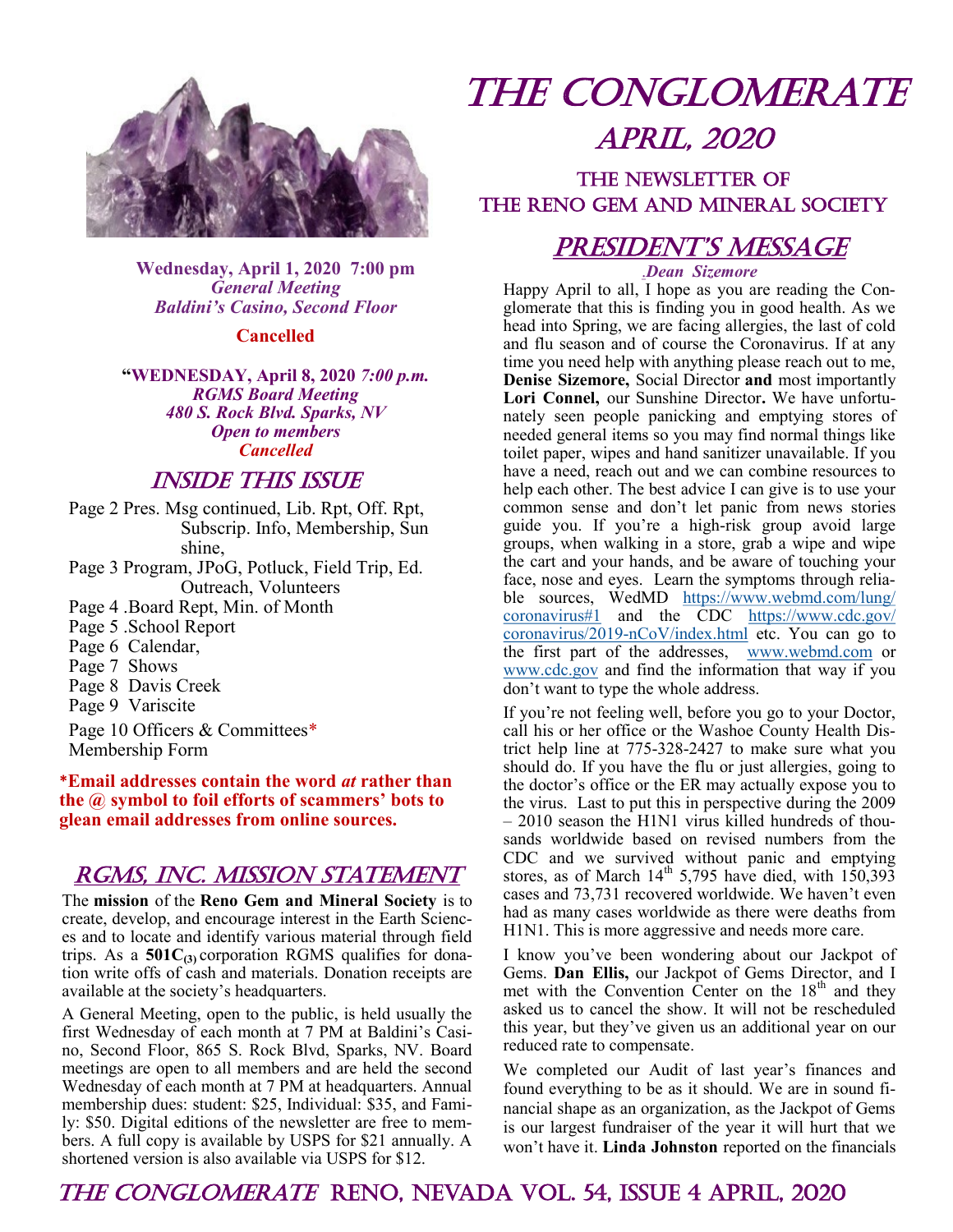Pres. Message, Cont. from p. 1

from the Rock Building at our March Board Meeting and she and her Board have done an amazing job with it. We are working on getting a new Accountant and an Attorney to make sure we are in good shape and performing as we should.

All remaining classes in March were cancelled and April is yet to be determined. Please monitor Facebook and your email for updates. The Rock Building was cleaned on the  $21<sup>st</sup>$  of March and everyone was asked to stay out of it until the  $4<sup>th</sup>$  of April to allow time for anything on the surfaces to die off.

I wish you all a healthy April and prayers that we will meet on May  $6<sup>th</sup>$  finding the virus cases are dropping and people are getting better. It will most likely take a few months to get through this and at least a year for a vaccine, but researchers may have found some treatments. I have found we are a strong, resourceful, diverse group and can deal with any challenges ahead if we allow ourselves to ask for help from family, friends and each other. Ask for help, be smart and take care.

## **SUNSHINE**

#### *Lori Connel, Sunshine Director*

Hello fellow rockhounds. This has been a shocking few weeks for all of us dealing with the worldwide outbreak of the Coronavirus (COVID-19) So many of us are concerned for our health and well-being. As we go through the required social distancing and changes to our normal routines, please keep in mind to stay connected with your family and friends. Just because we have to be physically separated, doesn't mean we have to be alone. However, those members who may be alone could use our help. We are also going to be dealing with things like doctor visits and grocery store visits differently now, not to mention numerous other changes in practices that impact us. Change is very hard for all of us. Now is the time to reach out to your family and friends, co-workers and medical professionals. Try to do the best you can when you're in your home. If you are able, take a walk or sit on the porch and get some fresh air. Keep in touch with your family and friends. Remember our lives are filled with ups and downs. It's not forever; we will come through it.

During this challenging time I would also ask that we keep our prayers and hugs going for **Tamela Germano, Sam Macaluso, Bobby White, Pete Rivera, and John Boyne.**  Dealing with the impact of Covid19 will be more difficult for those members undergoing medical challenges.

I have another quote for you., this one from Albert Schweitzer. I hope it will mean something to you.

Giving Time

You must give time to your fellow men. Even if it's a little thing, do something for others-something for which you get no pay but the privilege of doing it".

If you wish to reach me, my phone number is 775-233- 5693 and my email is [Lori.connel@yahoo.com](mailto:Lori.connel@yahoo.com)

# RGMS Library Report

### *Kathy Boyne, Library Director*

I am the new Librarian, **Kathy Boyne**, and I was appointed by President **Dean Sizemore**. We, RGMS, have a library and I am becoming acquainted with it. When RGMS is up and running, the Library will again be up and running. Kathy Boyne : 775-747-5658 with answering ma-chine .or.[.kathyboyne at gmail.com!](http://kathyboyneatgmail.com/)

**Ed**: We bid a fond farewell to exiting librarian, **Juliet Hitchcock.** We thank her for all the work she did to organize our library and wish both Juliet and **Will** well on the next stage of their journey.

## Membership News

### *Donna Durham, Membership Director*

The March winds blew in a great group of new members! I would like to extend my warmest welcome to **Neal and Mary Cobb, Heidi and Erik Dormody, Angela Flora, Kris Hara, Debbi Hergert, Mary Hicks, Clifford and Robin Ligons, Michele Montoya, Cameron Piette, Ronald and Janet Piette, Charles Oberg, Schuyler Schaff, Benjamin Tang and Douglas Widmark.**

A great big Reno Welcome to you all!

It has been a busy membership season and I have experienced a stellar response from members. Thank you RGMS Members! If you have not had the chance to renew yet, it is really easy! Just fill out the membership application attached and mail it with a check to the rock shop or make it easier still and save the postage by coming by to see me at the meeting where we now accept Cash, Checks and Charge cards.

Thanks to our outstanding group of members for your friendship and continued support for the Reno Gem and Mineral Society!

## **CONGLOMERATE** Subscriptions 2020

**Digital edition:** no charge to members **Shortened edition by USPS:** \$1 per copy or \$12 annually, in advance

**Full edition by USPS:** \$1.75/ copy or \$21 annually, in advance

**Full edition copies** at the meeting: \$2 except to guests. Free to guests.

## **OFFICERS' REPORTS**

The Board minutes are posted on the bulletin board at headquarters monthly. Treasurer's reports are available to any member on request. *Steve Norman ,* Secretary; *Robyn Howard,* Treasurer

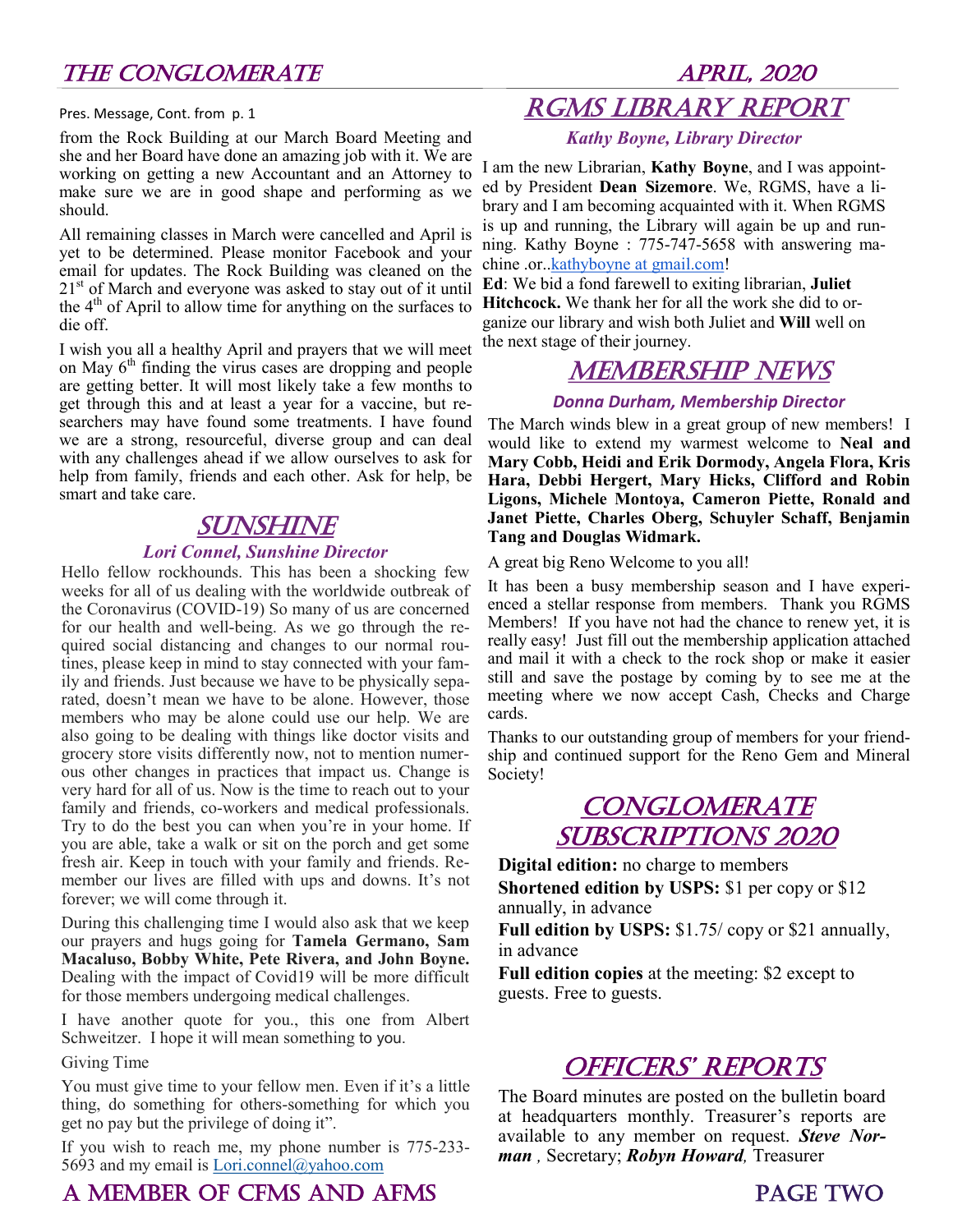|  |                          | APRIL 4TH 2020 GENERAL MEETING: |
|--|--------------------------|---------------------------------|
|  | <b>Steve Smith, V.P.</b> |                                 |

# CANCELLED. 2020 JPOG POTLUCK

*Denise Sizemore, Social Director CANCELLED*

## **VOLUNTEERS** *Renée Samuels*

Greetings, fellow rockhounds! Spring is almost upon us. Unfortunately, our Jackpot of Gems Show has had to be cancelled. I want to thank all those who signed up to help and please make a resolution to sign up again for the 2021 show. We are also still in need of a **Historian**, and a **Dealer Director** for next year's show. Thank you to all of the members who give their time and energy to our society! We couldn't do it without you!

Contact Julie Hilsabeck to schedule ALL USES of the Rock Building. She manages the schedule to avoid scheduling conflicts such as we had in January. Julie can be reached at [jchilsa@yahoo.com](mailto:jchilsa@yahoo.com) or 775-848- 0569.

## **EDUCATION OUTREACH**

*Feb/Mar 2020 Submitted by Steve Norman*

**Sven Sander, Rachel Carroll** and **I** traveled to Van Gorder Elementary and later on Sven and I went to Donner Sprigs Elementary Schools. At Van Gorder we saw 129 students from 4 classrooms and at Donner Spring we did an after-school Science Night where we saw 115 students with their parents. Here is why we do this outreach: because there is a need, and teachers and students appreciate it. Here is a sample of a letter we received:

Dear Steve, Sven and Rachel,

We thoroughly loved your presentation. It was a great introduction to our Earth unit. You had mentioned a mine/area that we could find those beautiful rocks. Could you tell me what it was called? Many of the children would like to go out with their families and find some of them.

Thank you, Donna \_\_ Grade Teacher \_\_\_\_\_ Elementary School

# April Field Trip Report

## *Rob Kendrick Field Trip Director***.**

As spring approaches, so does our anticipation of fieldtrip season build. I would like to announce our first overnight trip for 2020 is to Gabbs. This trip is planned for May 15-17. More information and directions to the campsite will be available in the May *Conglomerate* if the Coronavirus constraints are over.

As with any of our field trips, weather can play a big part in them. Trips have been cancelled in the past due to weather; therefore, if the weather looks bad and the trip needs to be cancelled, we will post on Facebook and send an email blast, and hopefully be able to post on our new, upcoming website!

Trips scheduled to date:

| May 15-17               | Gabbs                               |
|-------------------------|-------------------------------------|
| June 6                  | Lovelock (day trip)                 |
| August 14-16 Black Rock |                                     |
|                         | September ?? Wonderstone Mountain   |
|                         | (rescheduled from April), date TBD) |

I have also been in contact with the Otteson turquoise mine in Tonopah NV about a group tour to the mine and I am still working on a date for this trip. The cost is \$150 per person or \$250 per couple for a 1/2 day.

Look for information for all field trips in later *Conglomerates*. If you have any questions or trips you would like to see (or lead) you can reach me at our new Field Trip gmail account: [rgms.fieldtrips@gmail.com.](mailto:rgms.fieldtrips@gmail.com) That's all for now. Happy hounding.

## Jackpot of Gems 2020

## *Daniel Ellis, Show Director*

## *CANCELLED*



## A MEMBER OF CFMS AND AFMS PAGE THREE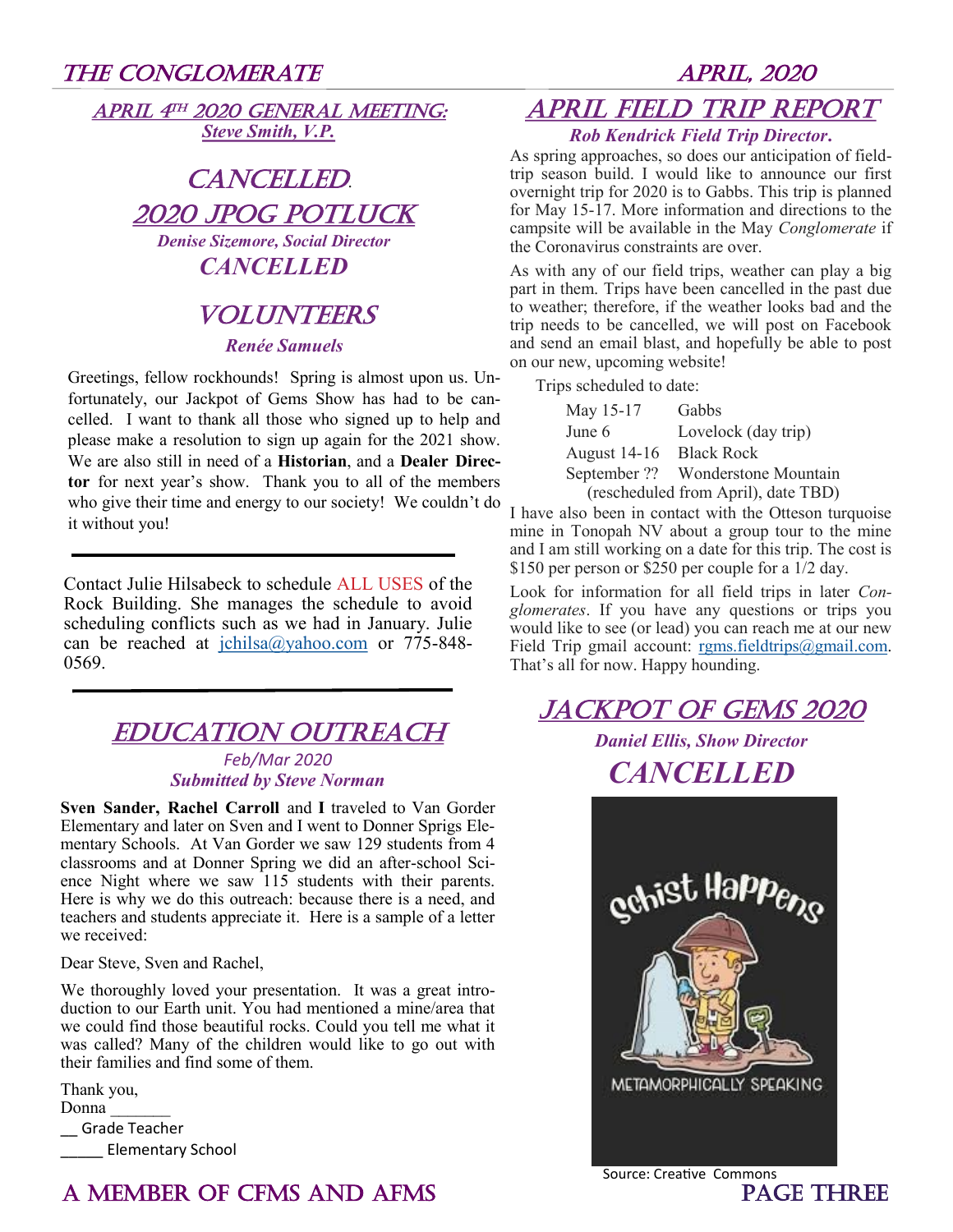## **MARCH BOARD REPORT**

*Steve Norman, Secretary*

Board meeting report: March 11, 2020

**Steve Norman**, Secretary. This is a brief summary, my full report can be viewed on the bulletin board at the Society's facility or contact me for information*. [ed: Note that the meeting was held before show, school, and meeting cancellations occurred. Plan accordingly.]*

**President Dean Sizemore** asked for the report from Audit Committee that reviewed financial records and transactions from last year. The Audit Committee headed up by **Renée Samuels** reported that six auditors went through all the transactions and that the books are in good order.

The Rock Building: **Linda Johnston** reports income from the tenants is adding \$3,500 net profits per month to allow for painting the building and building up some resources for moving the Society to the larger room for improved meeting room and shop. Linda will work with tenant who has automotive projects parked along the limited parking on the block.

Membership: **Donna Durham** announced 18 new memberships: **Neal & Mary Cobb, Heidi & Erik Dormody, Kris Hara, Mary Hicks, Clifford & Robin Ligons, Michele Montoya, Charles Oberg, Schuyler G. Schaff, and Douglas Widmark of Reno, NV. Angela Flora, Cameron Piette, Ronald & Janet Piette, and Dennis & Wendy Kazas from Sparks, NV. Debbi Hergert from Lee Vining, CA and Benjamin Tang of San Mateo, CA.** Memberships were approved. Welcome to the Reno Gem and Mineral Society!

Volunteer Director Renée Samuels requests reporting volun- stones are orthoclase, sanidine, albite and oligoclase. The teer hours to her. The Society has positions open. **Display Case** organizer for the Show in April, **Dealer Chairman** for next year 2021, **Historian,** and **Facebook facilitator.** 

Education Outreach**: Steve Norman** reports presentations at two schools last month and two presentations scheduled.

 Social Director **Denise Sizemore** reports potluck for the Jackpot of Gems Show will be Friday, April 3 starting at about 6 PM.

Shop Director **Chuck Jackson** reports two new lapidary machines have arrived and will be operational soon.

 School Director **Julie Hilsabeck,** announced full classes of lapidary and silver fabrication. See Conglomerate calendar for details.

**Dan Ellis** Show Director, has volunteer sign-up sheets with many ways to help out. There is a free t-shirt to thank you for your help. Truck will load April 1 at 5 PM before the General Meeting. Show set-up is Friday, April 3 starting at 7 AM. Society received a nice amethyst crystal donation from Stone Age Quarry, thanks to **Laura Jackson**. The board decided to place the donation into the Silent Auction as a Show stopper. Dan and Board discussed the coronavirus issues and how the problem may close off large crowds which could cancel the Jackpot of Gems Show. No word yet, so plans progressing to hold the show as scheduled for April 4 and 5.

# A MEMBER OF CFMS AND AFMS PAGE FOUR

**Past President Nichols** discussed the website which is scheduled to launch in April with a solid start. **Logan Alexander** has accepted the role as the new Webmaster for the new site.

The next General Meeting will be Wednesday April 1, 2020 at **Baldini**'s Sport Casino on the second floor in the **Sierra** Room at 7 PM. The program will be **Jim Bonar** discussing the Lincoln Highway a historian, explaining the early days of transportation in the West.

## **MINERAL OF THE MONTH MOONSTONE** *D. W. Webb Varnum*



Moonstones belong to the orthoclase Feldspar group  $K(AlSi<sub>3</sub>O<sub>8</sub>)$  normally found as colorless, with a white, silvery or bluish sheen which is due to thin layers of albite. The anorthoclase variety is "one of several feldspars that show a white or silvery iridescence when cut *en cabochon*. They are classed

Wikipedia.org

as moonstones; other moon-

iridescence, called 'schiller' results from the minute interlayering of a different feldspar that develops by internal chemical separation during the process of crystallization,"  $(p. 238)$ Moonstones are transparent or translucent and have a vitreous luster. Their fracture is uneven conchoidal, their cleavage, perfect. With a hardness of 6 to 6.5, moonstones streak white,



and have a Specific Gravity of Mindat.org

2.6. A semi-precious gemstone, moonstone is most often found in gravels below a pegmatite. Other semi-precious feldspar gems are amazonite (microcline), and the orthoclase varieties labradorite and sunstone.

Sources: personal knowledge, *Wikipedia*, Mindat.org, and R. L. Bonewitz, *Smithsonian Rock and Gem*, NY: DK Publishing, 2005.

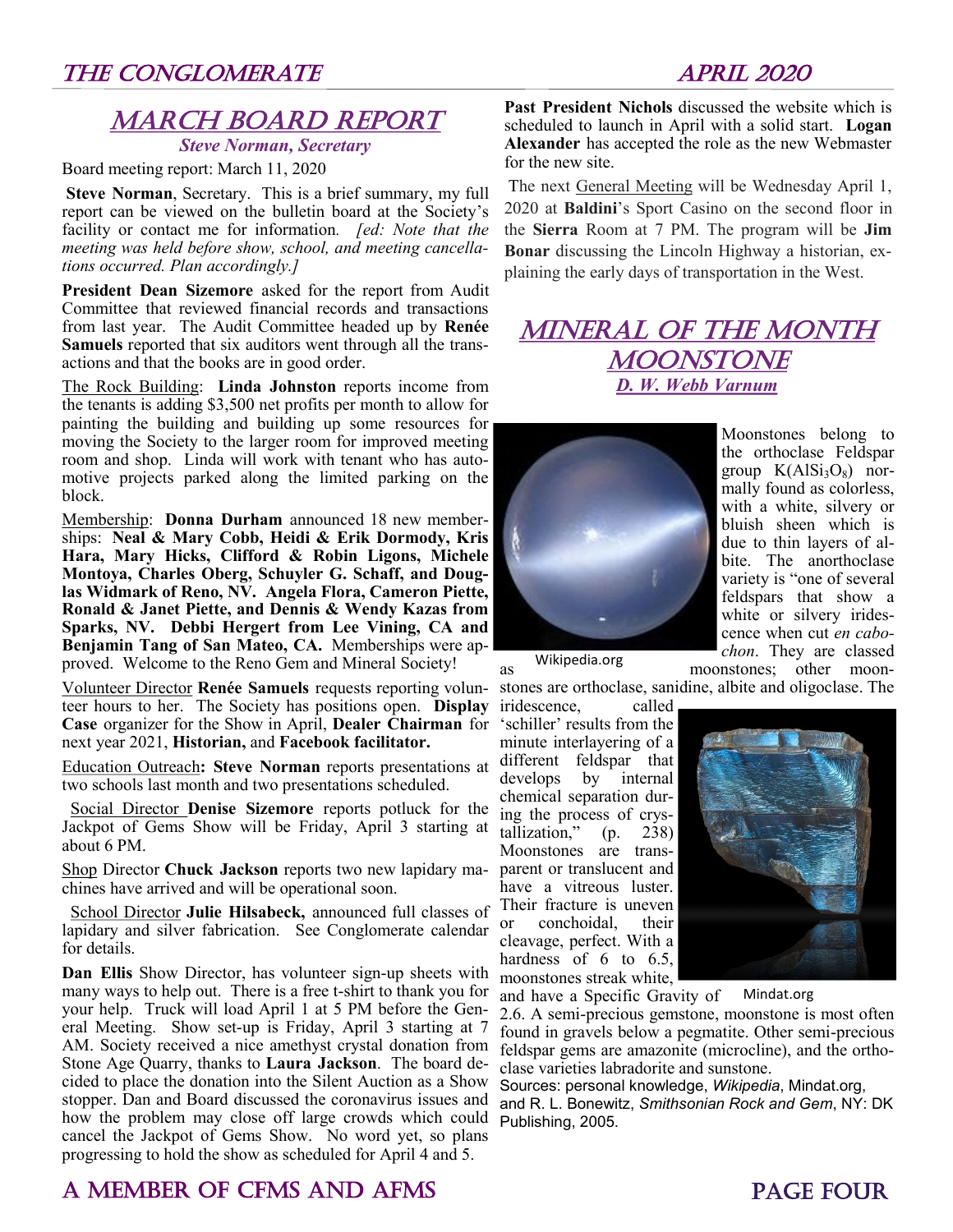## THE CONGLOMERATE APRIL, 2020 SCHOOL REPORT

#### *Julie Hilsabeck, Director*

**If a class must be cancelled, each Instructor or Host will post a cancellation notice to the RGMS Facebook page. If you do not see a cancellation post, the class will be held as scheduled.**

Want to take or teach a new class? Have any ideas or suggestions? E-mail **Julie Hilsabeck jchilsa@yahoo. com** or talk to her at the general meeting! All official information regarding scheduling and class details is published in *The Conglomerate*. Register and pay for classes at the general meeting. We accept cash or check made out to RGMS!

Children may register for classes only at the discretion of the teacher. Wear protective shoes or boots to work in the shop–NO open toe shoes, sandals or slippers. **Please Note: To register for classes you must either be a member or have \$1 million of liability insurance naming RGMS as the certificate holder. If you are not a member, unless you present a valid insurance certificate at registration, you must wait until the next general meeting after you join to register for classes. Your insurance is included in the membership fee.** 

BE NICE! Each class using headquarters is responsible for leaving the premises clean and tidy. Any tools belonging to RGMS should be put away securely and headquarters locked.

#### *MONDAY OPEN HOUSE*

Make your own projects! You must take at least 2 months of lapidary classes before you will be cleared to attend open house and must have your name on file as approved to work on your own in the shop. Speak to the lapidary instructors to be added to the list. Please be sure to follow shop safety rules. **At 8:45 please start clean-up so chaperones can go home.** Supervised by **Daniel Ellis**. 6-9 PM Shop fee \$5/hour.

#### *BEADING AND BEAD WEAVING*

**Must sign up. Beading** in 2020 may be offered quarterly on a **Saturday** from 10-2**.** Next class will be offered in May, a double Tila bracelet. May also bring beaded bezel project to finish. Class is taught by **Sue Webb.** \$2.50/ hour payable at class or the meeting.

#### *CASTING*

**Casting is currently on hiatus until an experienced instructor is found.** When offered and weather permitting, casting is taught in two classes held on Friday evenings. Classes enroll a maximum of 4-6 students. Sign ups will be taken at the general meeting when classes resume.

#### *KNOTTING AND STRINGING*

Learn to string natural stones and beads beading wire, use silk for knotting pearls and craft wire for wire linking as well as stretchy for bracelets. The different tools involved in each project as well as different gauges of craft wire will be explained. You will be supplied with all you need to make bracelets. \$20.00 material fee. First and third Mondays, 7-9 PM. \$5 course fee. Taught by **Laura Jackson**

#### *LAPIDARY*

Must sign up. Lapidary is limited to 4 new students, but a **daytime class** is now available. **For shop safety, an absolute limit of eight people may work in the shop at one time.** First time students *must* attend a one-time **shop safety seminar (11/12) on the Tuesday following the general meeting at 10:30 am or 6:30 pm.** Drop-ins are welcome on a first come, first served basis. Registered and pre-paid students always take precedence over drop-ins. Materials for your first two projects are included in your class fee. Evening class taught by **Lloyd Raymond & Barbara Hartman, 7-9 pm;** daytime class taught by **Barbara Hartman** and **Julie Hilsabeck**. **11am –1pm** , Tuesdays, \$5/hr.

#### *SILVER FABRICATION*

Must sign up. Beginning classes are structured classes. The first two projects are specifically designed to teach you the fundamentals of silver fabrication (making jewelry). Therefore, you will not be able to do other projects until you complete the two projects. RGMS provides tools to use on your first two projects. There is a \$20-\$25 fee for the silver which we provide for the first project. Stones are not included; however, we do have some for sale. For these two projects, **only oval stones** will be used. Suggested size for the first project is 18 x 13mm, and 30 x 32 mm for the second project. The stone size does not have to be the exact size but should be very close. You can purchase silver from the instructors for the second project, or you can use our own. Upon completion of the two projects, if you wish to continue, you will need your own basic set of tools. **The tools that RGMS provides are for new students only.** Before purchasing any tools, talk with your instructors. Instructors: **Jay Logue, Jill Atkins** and **Al Bolshazy.** 

#### *WIRE ART*

Drop in to work with wire the second and fourth Monday. Classes vary by the month, so check at the general meeting to see what will be offered for April. Brass wire only and tools available to lend in class to new students. Taught by **Jennifer Rhodes** and **Sami Ellis**. 2nd and 4th Monday, .6-8 PM \$2.50/hour (\$5/class), payable in class.

May. Standard Cab Technique incorporating wire weaving in decoration

June Basket weave Technique Continued, page 6

## A MEMBER OF CFMS AND AFMS **PAGE FIVE**

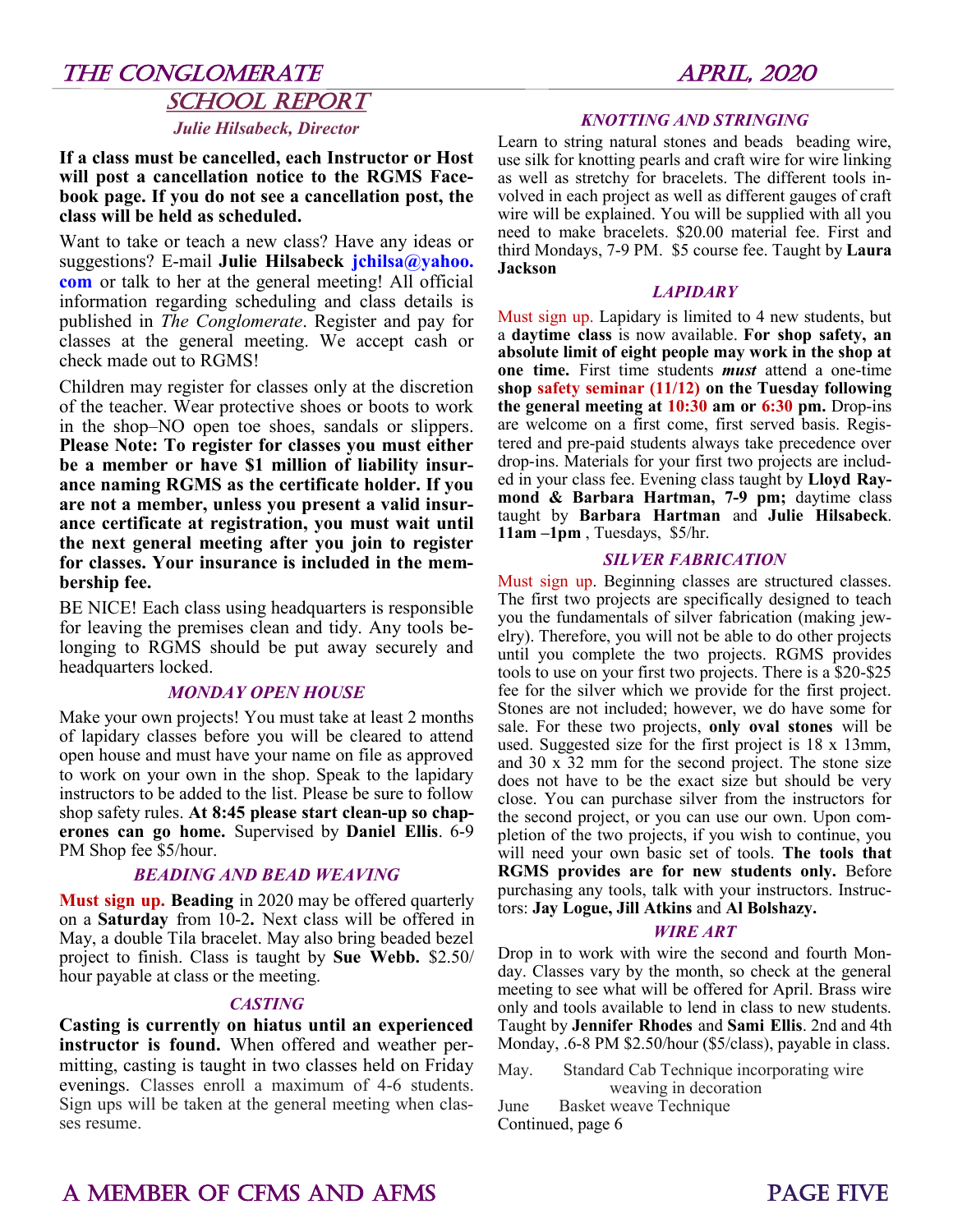# april 2020

| Sun                                                                                                                                       | Mon                                                                                                                       | <b>Tue</b>      | Wed | Thu             | Fri | <b>Sat</b> |  |  |  |  |
|-------------------------------------------------------------------------------------------------------------------------------------------|---------------------------------------------------------------------------------------------------------------------------|-----------------|-----|-----------------|-----|------------|--|--|--|--|
|                                                                                                                                           | $\mathbf{2}$                                                                                                              | 3               |     | 2               | 3   | 4          |  |  |  |  |
| 5                                                                                                                                         | 6                                                                                                                         | 7               | 8   | 9               | 10  | 11         |  |  |  |  |
|                                                                                                                                           | All April classes and meetings (including the Wonderstone<br>Field Trip) are cancelled unless you are notified otherwise. |                 |     |                 |     |            |  |  |  |  |
| Whether activities will resume in May will be evaluated to-<br>ward the end of April. Stay tuned via Facebook, the Website,<br>and email. |                                                                                                                           |                 |     |                 |     |            |  |  |  |  |
|                                                                                                                                           |                                                                                                                           |                 |     |                 |     |            |  |  |  |  |
| $\overline{26}$                                                                                                                           | 27                                                                                                                        | $\overline{28}$ | 29  | $\overline{30}$ |     |            |  |  |  |  |
|                                                                                                                                           |                                                                                                                           |                 |     |                 |     |            |  |  |  |  |

July. Incorporating two Freeform cabs in a Standard Cab Variation August. Floating Stone Technique (can be cab ochon or faceted gem) September Overlapping Wraps<br>October Standard Cab Varia Standard Cab Variation using Beads November Christmas Ornament

### *MINERAL IDENTIFICATION*

Must sign up. See Julie at the meeting. 3rd and 4th Wed. in October. For a small fee, identification kits are available for purchase ahead of the class. Taught by Webb **Varnum**

### *LOST WAX CARVING*

Cost is \$50/month **Please note this class is on Saturdays and Sundays**! Bring your lunch and beverages.

### **OTHER**

Potential for **faceting** classes, **enameling**, and **precious metal clay** if there is enough interest. Speak to Julie at the General Meeting if you are interested.

## A MEMBER OF CFMS AND AFMS **EXECUTE:** THE MEMBER OF CFMS AND AFMS



New Cab Machine and **Julie Hilsabeck**, School Director Photo: Virginia Keeley

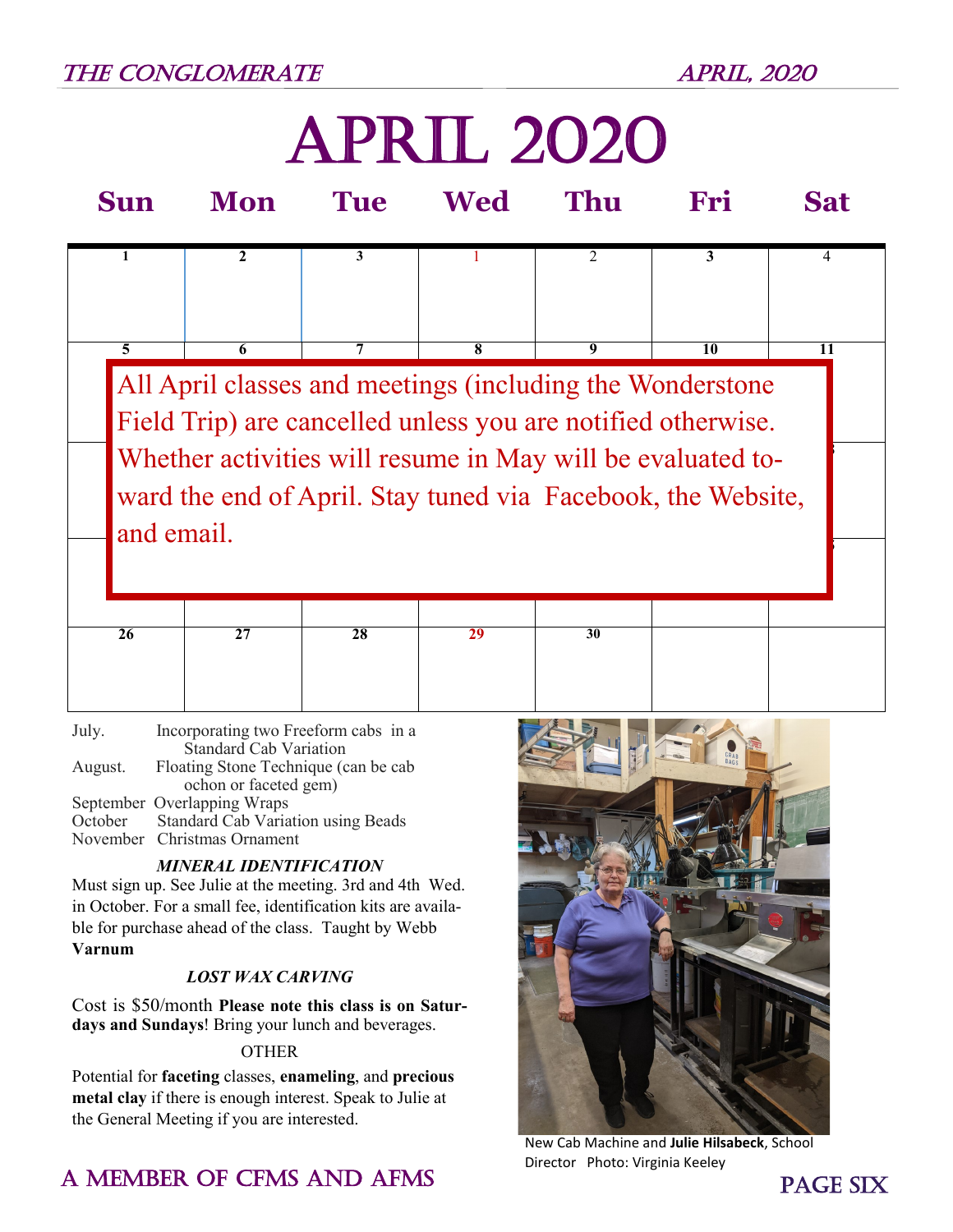## Upcoming CFMS shows

See additional information at cfmsinc.org./shows-2/

**MARCH**

**All California March shows are cancelled, due to Corona Virus.**

#### **APRIL**

**April 3, 4, 5; VISTA, CA** Vista Gem & amp; Mineral Society 2040 N Santa Fe Ave Contact: (760) 659-6545, vistarocksgms@gmail.com **April 4-5; CHICO, CA** Paradise Gem & amp; Mineral Club Silver Dollar Fair Grounds 2357 Fair Street Contact: Trish Haggerty, (530) 966-5112 **April 4-5; RENO, NV CANCELLED!!!** The Reno Gem & amp; Mineral Society, Inc Reno Convention Center 4390 S Virginia St. Contact: Daniel Ellis, (775) 229-2442 **April 11 - 12: MARIPOSA, CA** Mariposa Gem & amp; Mineral Club Mariposa County Fairgrounds 5007 Fairgrounds Road Contact: Meredith Meehan, (559) 868-3535 **April 18-19; PASO ROBLES, CA** Santa Lucia Rockhounds Paso Robles Event Center 2198 Riverside Ave. Contact: (805) 610-0603, slrockhounds@gmail.com **April 18 – 19, THOUSAND OAKS, CA CANCELLED!!!** Canejo Gem & Mineral Club Borchard Community Park, 190 N. Reino Rd., Thousand Oaks Contact: (818) 889-1798, rich phil@msn.com, lkofagoura@gmail.com **April 25-26; ARCADIA, CA** Pasadena Lapidary Society Arcadia Masonic Center 50 W Duarte Rd Contact: (727) 512-0381, info@pasadenalapidary.org **April 25-26; LANCASTER, CA** Antelope Valley Gem & amp; Mineral Club Antelope Valley Fairgrounds 2551 West Avenue H Contact: Susan Chaisson-Walblom, (661) 406-0143 **MAY**

**May 1-3: YUCAIPA, CA** Yucaipa Valley Gem and Mineral Society Yucaipa Blvd and Adams Street Contact: grandpasgems@gmail.com **May 2-3; JACKSON, CA** Amador County Gem & amp; Mineral Society Kennedy Mine Off Hwy 49-88, 12594 Kennedy Mine Rd Contact: mountaingirl@volcano.net

#### **JUNE**

**June 1-2: CAMBRIA, CA**

San Luis Obispo Gem & Mineral Club Cambria Veterans Hall 1000 Main Street, Cambria Contact: Kim Noyes, (805) 610-0603 Email: [kim@gmail.com](mailto:kim@gmail.com)

#### **June 23-28; LODI, CA**

81 st CFMS Show & Convention California Federation of Mineralogical Societies Grape Festival Fairgrounds 413 E Lockeford Street **June 27-28; CULVER CITY, CA** Culver City Rock & amp; Mineral Club Veterans Memorial Auditorium 4117 Overland Ave Website: http://culvercityrocks.org/fiesta.htm

#### **AUGUST TO NOVEMBER**

**August 15-16; Tehachapi, CA** Tehachapi Valley Gem and Mineral Society 500 East "F" Street **September 12-13; Arroyo Grande, CA** San Luis Obispo Gem and Mineral Club South County Regional Center 800 West Branch Street **September 26-27; Lancaster, CA** Palmdale Gem & amp; Mineral Club Antelope Valley Fairgrounds 2551 West Ave H **September 26-27 th ; Lodi, CA** Stockton Lapidary And Mineral Club Earth Treasures Gems Minerals, & Jewelry Show Lodi Grape Festival Grounds 413 E Lockeford St **October 10-11; Trona, CA** Searles Lake Gem and Mineral Society 13337 Main Street **October 11: Fallbrook, CA** Fallbrook Gem and Mineral Society 123 W Alvarado St **October 16-18; Knoxville TN** AFMS and SFMS Show & Convention Knoxville Gem and Mineral Society TBA **October 31-Nov 1; Sacramento, CA** Sacramento Mineral Society 6151 H Street **November 14-15; Yuba City, CA** Sutter Buttes Gem and Mineral Society 442 Franklin Hall

Note; Corona Virus concerns have dictated cancellation of a number of shows. When possible, those have been identified by a red **Cancelled. However, more shows may have to be cancelled. If the listing does not show a cancellation, it is best to check with the show chairs to be sure it is still being held. See the CFMS Website for additional information.—**[https://www.cfmsinc.org/shows](https://www.cfmsinc.org/shows-2/)-2/

## A MEMBER OF CFMS AND AFMS PAGE SEVEN

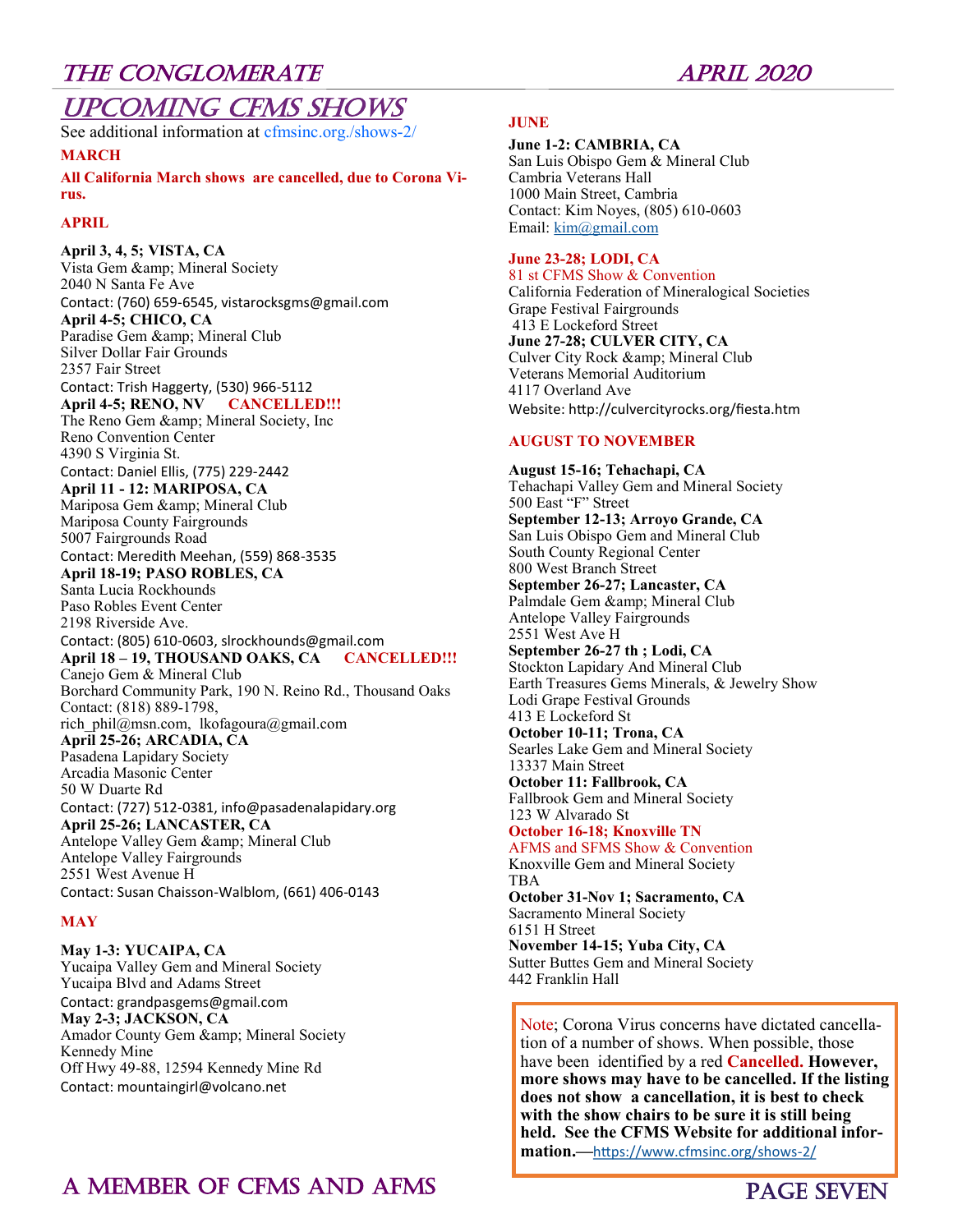

## BIG CHANGES AT DAVIS CREEK

Dick Pankey ALAA Ambassador dick.pankey@amlands.org

Not only at Davis Creek but the entire obsidian area in the Warner Mtn. of the Modoc National Forest. Shirley Leeson sent me an e-mail link from the Forest Service that said "this was found on Facebook, you might want to check it out." So yesterday I checked out the post and learned some things I didn't know about the Forest Service and their procedures and vocabulary, the changes at Davis Creek that have happened and why they happened, and changes to come and when they will happen.

It all started with the FB post: "*No obsidian mining for 2020 season*" for both commercial and **recreational purposes**. The post listed the District Ranger, Lisa Spahr as the contact for more information. I called the Modoc National Forest office in Alturas, CA and got Ranger Spahr's voice mail. I left my contact information, reason for my call and requested that she call me when she could. After leaving the voice mail I was given the option to return to the switch board so I took it. As luck would have it, Ken Sandusky, Public Affairs Officer, answered the call. He recognized my name and the CFMS because he participated with the Special Use Permit for the CFMS Field Trip in August, 2018. He also was knowledgeable with the issues surrounding suspension of obsidian collecting for 2020. He told me that a permit system needed to be developed for commercial and recreational collecting. This is when my introduction to the "Forest Service double talk" began. I informed Ken that I have 15 to 20 Free Use Permits starting in 1994 issued by the FS. Ken informed me that they were "*Free Use Authorizations***"** not permits to collect obsidian. But I said, on the FS web site they are called Permits, on the Free Use Authorization they are called a permit so I was always had the understanding they were permits because FS personnel always had referred to them as "*Obsidian Collecting Permits*". Ken's final words to me were "*no they are not permits; they are Authorizations*."

Since Ranger Spahr was the person in authority that I needed to talk to I soon recognized that this was a discussion that I would not and did not need to prevail [in]. I requested that Ken pass on my contact information and have Ranger Spahr call me. And waited for her call which came fairly soon. Even though Ranger Spahr was away from her office, my request had been conveyed to her and she called me post haste. What I learned from Ranger Spahr: There is high demand for commercial quantities of Davis Creek obsidian, especially by overseas customers; commercial mining has created an unsustainable demand for such large quantities; impact has increased due to overseas purchasers; theft and illegal mining activities have increased substantially. In addition the FS is in contact with a judge that has deemed the current "Free Use Authorization" (for recreational collecting) and the "Obsidian Mgmt. Plan - May 2015 (for commercial collecting) to not be adequate for the FS to control and manage the obsidian resources at Davis Creek in a sustainable manner. Ranger Spahr went on to say that FS personnel will be working with stakeholders to identify the concerns and effects. "This will allow the forest, Warner Mountain Ranger District, partners and communities to assess the situation and put plans into place for a more-sustainable program." I requested Ranger Spahr add me to her list of interested and involved people and as a stakeholder.

My take away from all of this is: there has been theft and abuse of recreational and commercial obsidian collecting at Davis Creek; There will be no recreational and commercial obsidian collecting at Davis Creek in 2020. A new plan for recreational and commercial collecting will be developed and implemented; we as ALAA, as rockhounds and frequent collectors of Davis Creek obsidian need to closely monitor and participate in this planning process. The final thing that I learned is that the FS is heavily relying on social media - Face Book and Twitter--to alert and communicate with the public. ALAA, the federation PLAC Committees and all interested and concerned users of our public land need to solicit people to monitor Forest Service FB and Twitter sites and alert the appropriate people in their respective groups of announcements and activity.

Source: ALAA newsletter, Jan. to Mar., 2020. p. 13

## A MEMBER OF CFMS AND AFMS **EXAMPLE A MEMBER OF CFMS** AND AFMS